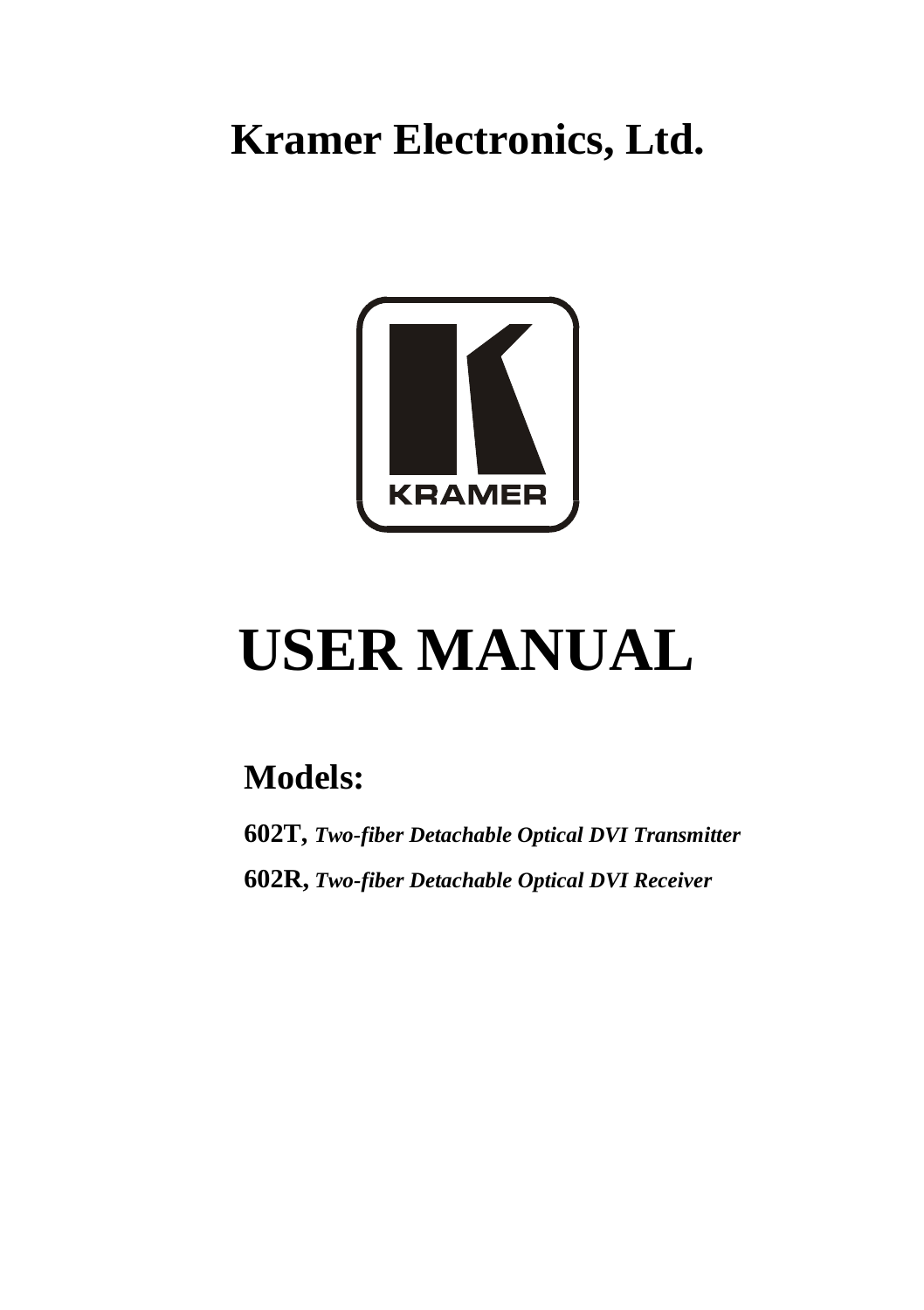## **Contents**

| 1                       | <b>Introduction</b>                                                |                |
|-------------------------|--------------------------------------------------------------------|----------------|
| $\overline{2}$          | <b>Getting Started</b>                                             | 1              |
| 2.1                     | <b>Ouick Start</b>                                                 | 2              |
| 3                       | <b>Overview</b>                                                    | 3              |
| 3.1                     | Powering the 602T and the 602R                                     | $\overline{4}$ |
| $\overline{\mathbf{4}}$ | <b>Your Two-fiber Detachable Optical DVI Transmitter/ Receiver</b> | 5              |
| 5                       | Using the Two-fiber Detachable Optical DVI System                  | 5              |
| 5.1                     | The Display Device EDID                                            | 5              |
| 5.1.1                   | Defining EDID                                                      | 6              |
| 5.1.2                   | Capturing the Virtual EDID                                         | 6              |
| 5.2                     | Connecting the Detachable Optical DVI Transmitter/Receiver         | 7              |
| 5.3                     | Avoiding Pitfalls using the 602T and 602R                          | 8              |
| 6                       | <b>Technical Specifications</b>                                    | 9              |

# **Figures**

| Figure 1: 602 Two-fiber Detachable Optical DVI Transmitter and Receiver                    |  |
|--------------------------------------------------------------------------------------------|--|
| Figure 2: The Auto EDID Button on the 602T                                                 |  |
| Figure 3: Connecting the Fiber Optic Cables                                                |  |
| Figure 4: Connecting the 602T/602R Two-fiber Detachable Optical DVI Transmitter/Receiver 8 |  |

## **Tables**

[Table 1: Technical Specifications of the 602T/602R](#page-10-1) 9

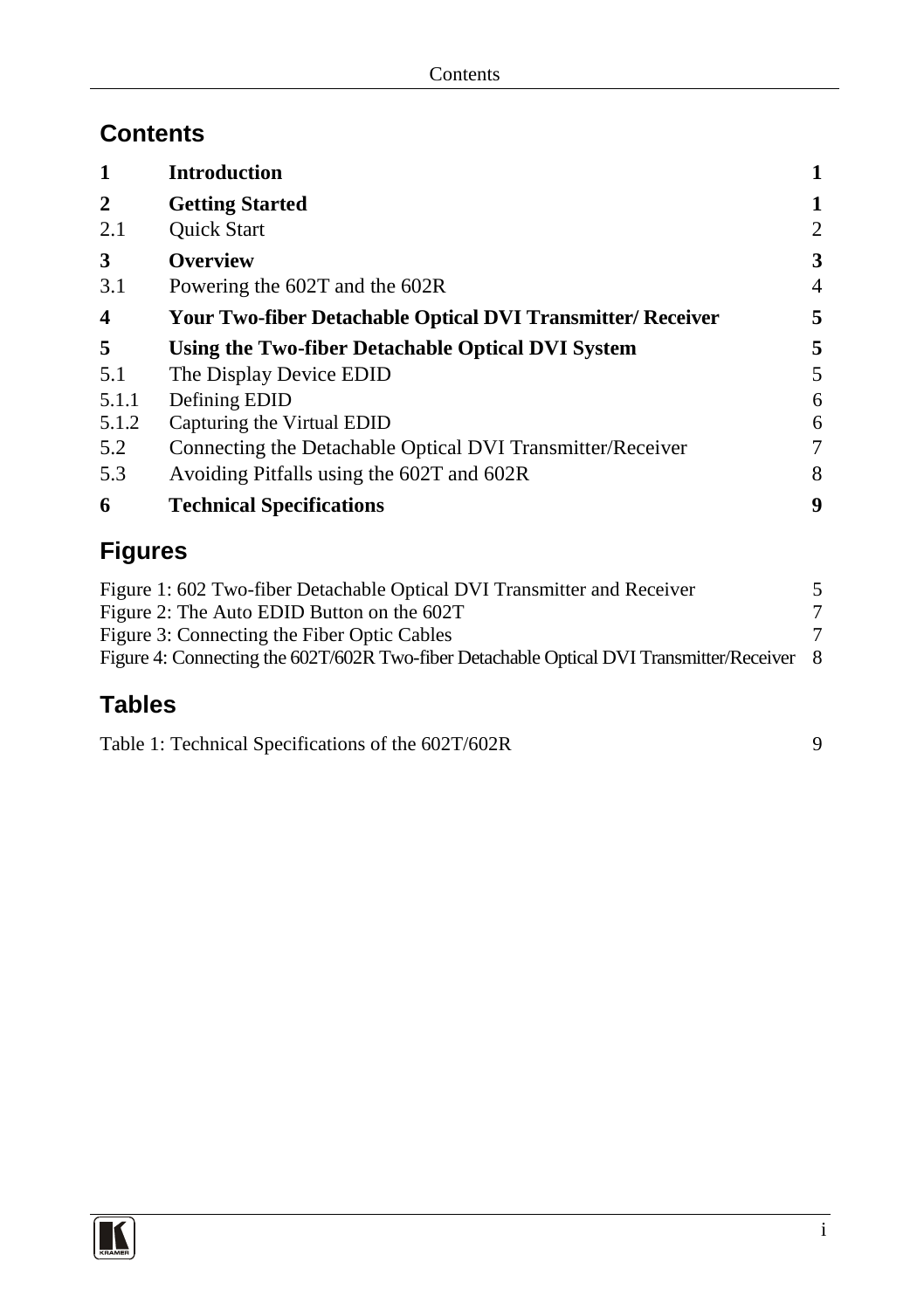## <span id="page-2-0"></span>**1 Introduction**

Welcome to Kramer Electronics! Since 1981, Kramer Electronics has been providing a world of unique, creative, and affordable solutions to the vast range of problems that confront the video, audio, presentation, and broadcasting professional on a daily basis. In recent years, we have redesigned and upgraded most of our line, making the best even better! Our 1,000-plus different models now appear in [1](#page-2-2)1 groups<sup>1</sup> that are clearly defined by function.

Congratulations on purchasing your Kramer **602T** *Two-fiber Detachable Optical DVI [2](#page-2-3) Transmitter* and **602R** *Two-fiber Detachable Optical DVI Receiver*, which are ideal for:

- Digital flat panel and plasma displays used in medical, commercial and travel applications
- Conference rooms and auditoriums
- Kiosks with digital flat panel displays for presenting information
- LED signboards in streets and stadiums

The package includes the following items:

- **602T** *Two-fiber Detachable Optical DVI* and **602R** *Two-fiber Detachable Optical DVI*
- 2 Power adapters (5V DC Input) and this user manual<sup>[3](#page-2-4)</sup>

## <span id="page-2-1"></span>**2 Getting Started**

We recommend that you:

- Unpack the equipment carefully and save the original box and packaging materials for possible future shipment
- Review the contents of this user manual
- Use Kramer high performance high resolution cables<sup>[4](#page-2-5)</sup>

<span id="page-2-5"></span><span id="page-2-4"></span><sup>4</sup> The complete list of Kramer cables is on our Web site a[t http://www.kramerelectronics.com](http://www.kramerelectronics.com/)



<span id="page-2-2"></span><sup>1</sup> GROUP 1: Distribution Amplifiers; GROUP 2: Switchers and Matrix Switchers; GROUP 3: Control Systems; GROUP 4: Format/Standards Converters; GROUP 5: Range Extenders and Repeaters; GROUP 6: Specialty AV Products; GROUP 7: Scan Converters and Scalers; GROUP 8: Cables and Connectors; GROUP 9: Room Connectivity; GROUP 10: Accessories and Rack Adapters; GROUP 11: Sierra Products

<span id="page-2-3"></span><sup>2</sup> Digital Visual Interface

<sup>3</sup> Download up-to-date Kramer user manuals from the Internet at [http://www.kramerelectronics.com](http://www.kramerelectronics.com/)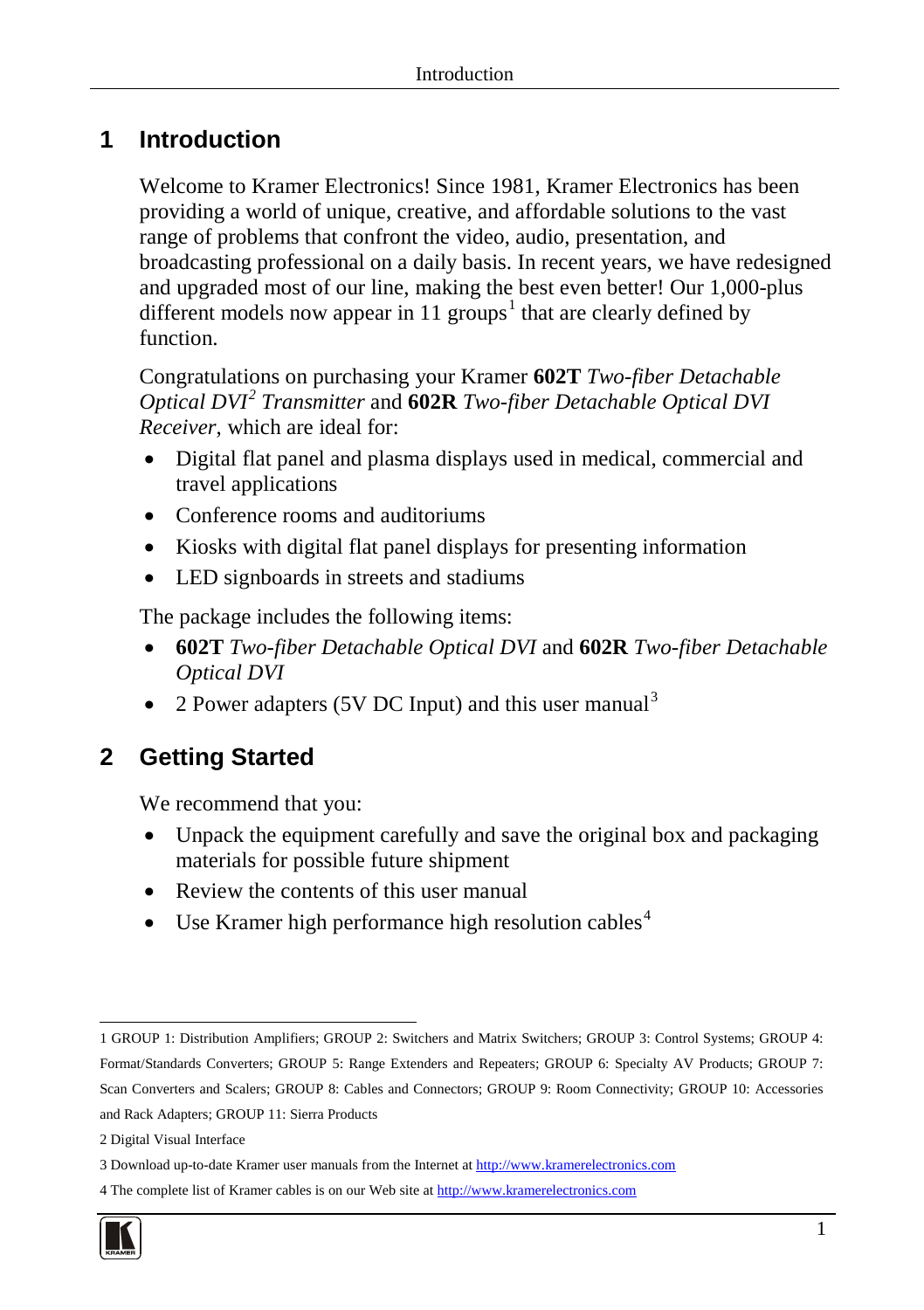#### <span id="page-3-0"></span>**2.1 Quick Start**

This quick start chart summarizes the basic setup and operation steps.

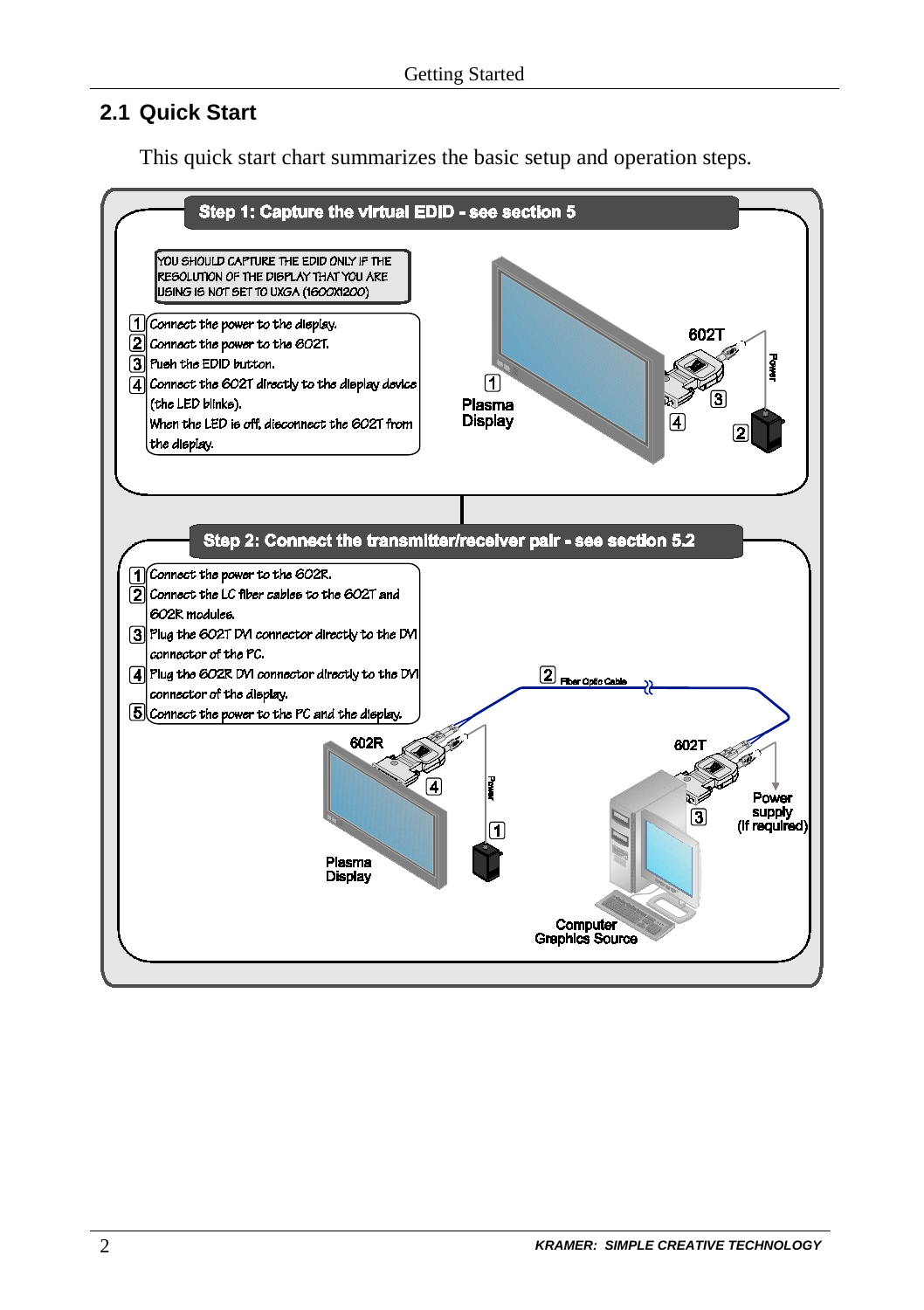## <span id="page-4-0"></span>**3 Overview**

The **602T** and **602R** transmitter/receiver pair is an:

- Advanced solution—and yet, small and lightweight—that sends DVI signals over fiber optic cable
- Exciting and versatile product that lets you transmit either using multi-mode optical fiber to up to 1650 feet (500 meters) or, if a further transmission distance is required, using single-mode optical fiber to up to 5000 feet (1500 meters), over two fiber optic cables with LC connectors
- Indispensable asset in any digital signage application. By design, the **602T**/**602R** uses complex technology but with an outward simplicity that makes using it really easy

The **602T** converts electrical signals to optical signals and the **602R** decodes the optical signals back to electrical signals. The  $602T$  can read the  $EDID<sup>1</sup>$  $EDID<sup>1</sup>$  $EDID<sup>1</sup>$ , of the display device, and once it is connected to the computer, it provides this  $data<sup>2</sup>$  $data<sup>2</sup>$  $data<sup>2</sup>$ .

In particular, the **602T**/**602R** pair:

- Has a transmission range of up to 1500m (5000ft.), when using two 9(8)/125µm core LC single-mode fibers
- Has a transmission range of up to 500m (1650ft.), when using two 62.5(50)/125µm core LC multi-mode fibers
- Is EMI/RFI cable free
- Provides a single-link DVI-D connection<sup>[3](#page-4-3)</sup>
- Supports DVI1.0 and DDC2B, fully implemented by fiber-optic communication
- Supports resolutions exceeding WUXGA (1920x1200) at 60Hz vertical refresh rate or 1.65Gbps bandwidth per graphic channel
- Transmits one red, one green and one blue channel, and one clock with a 1 pixel/clock mode − over the fiber optic cables, with 2 duplex LC fiber connectors
- Complies with the limits for a Class A digital device, pursuant to part 15 and 2 of FCC and CE
- Does not require any special memory size, CPU speed and chipsets, when using a computer

2 See Sectio[n 5.1](#page--1-3)

<span id="page-4-3"></span><span id="page-4-2"></span><sup>3</sup> With no HDCP support



<span id="page-4-1"></span><sup>1</sup> Extended Display Identification Data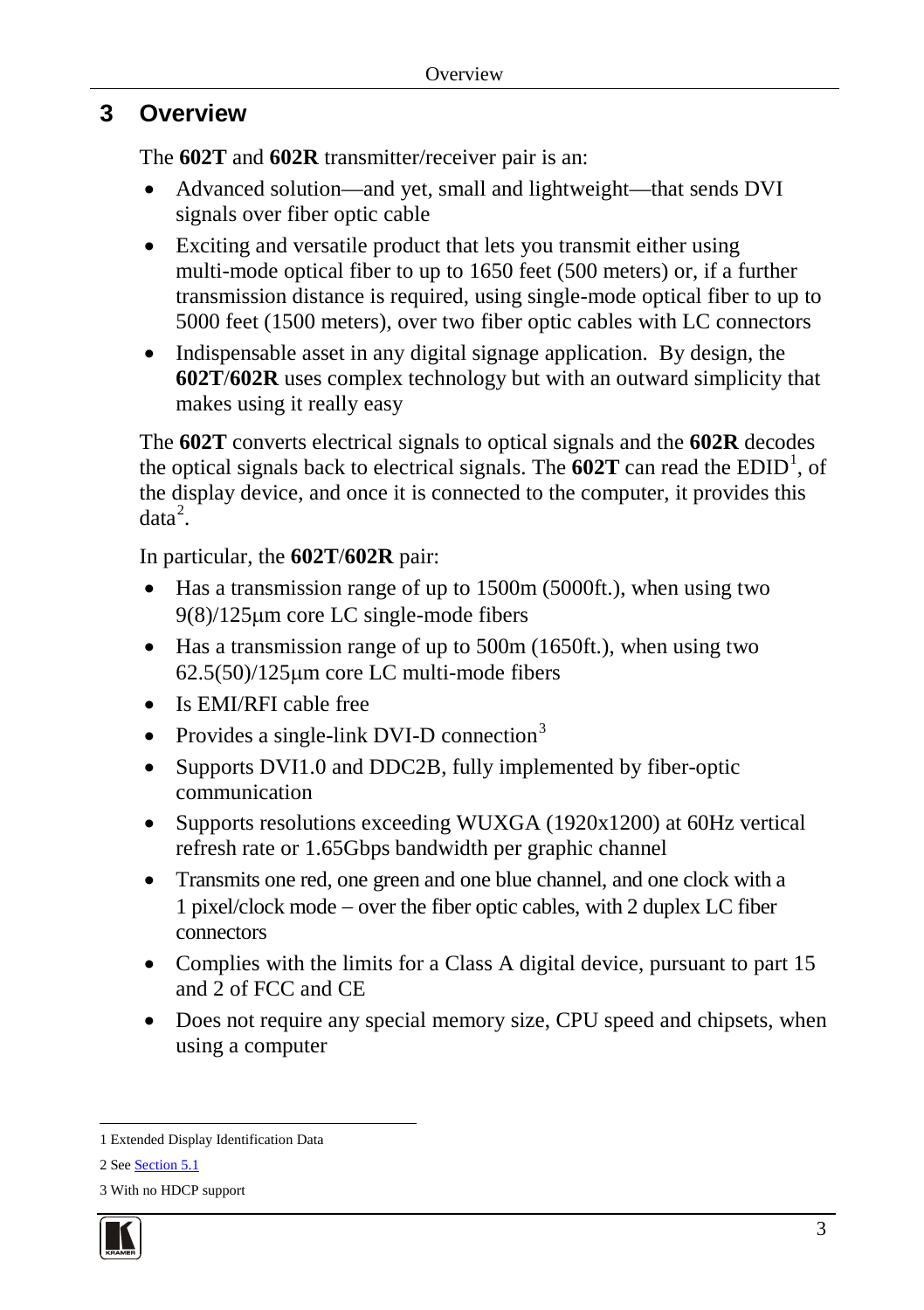To achieve the best performance:

- Connect only good quality connection cables, thus avoiding interference, deterioration in signal quality due to poor matching, and elevated noiselevels (often associated with low quality cables)
- Position your Kramer **602R** and **602T** away from moisture, excessive sunlight and dust



## **3.1 Powering the 602T and the 602R**

Your **602T/602R** pair comes with two 5V DC power adapters. The **602R** must always be powered via the external power adapter. The **602T** can be powered via the external power adapter or it can derive its power via the computer's 5V pin on the DVI card. However, when using most laptops or a computer with an express graphic card, an external power adapter is required.

The **602T** automatically detects if it is being powered via the external power adapter, and if so, the internal power supply will be cut off.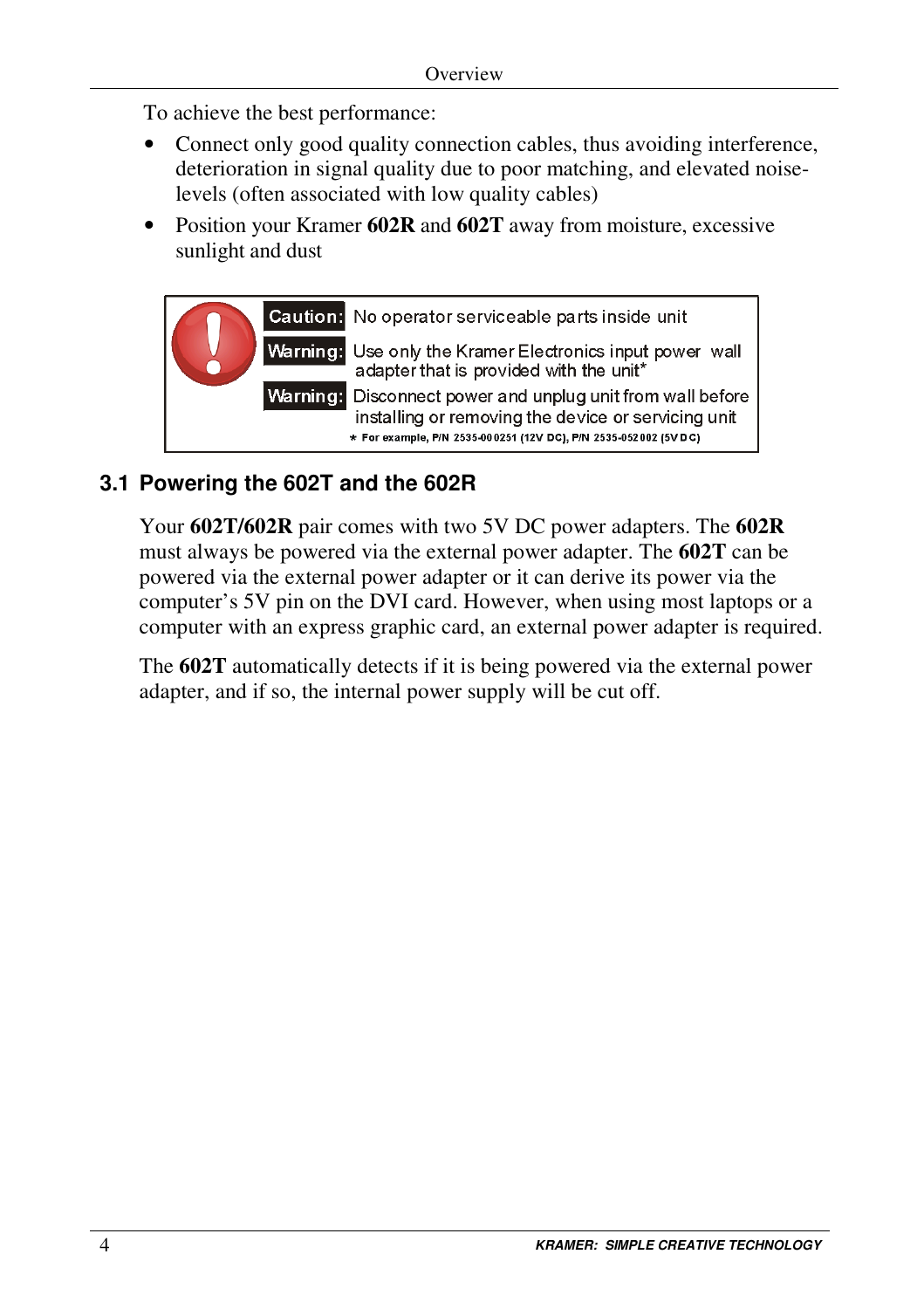## **4 Your Two-fiber Detachable Optical DVI Transmitter/ Receiver**

Figure 1 illustrates the **602T** and **602R** two-fiber detachable optical DVI extension system:



*Figure 1: 602 Two-fiber Detachable Optical DVI Transmitter and Receiver*

# **5 Using the Two-fiber Detachable Optical DVI System**

This section describes how to:

- Capture the EDID of the display device (see Section 5.1)
- Connect the detachable optical DVI transmitter and receiver (see [Section](#page-8-3) 5.2)
- Avoid pitfalls when using the **602T** and **602R** (see [Section](#page-9-2) 5.3)

## **5.1 The Display Device EDID**

The **602T** and **602R** are connected via two channels that transmit R, G, B and clock signals. The EDID of the display device is captured onto the transmitter for the computer to read.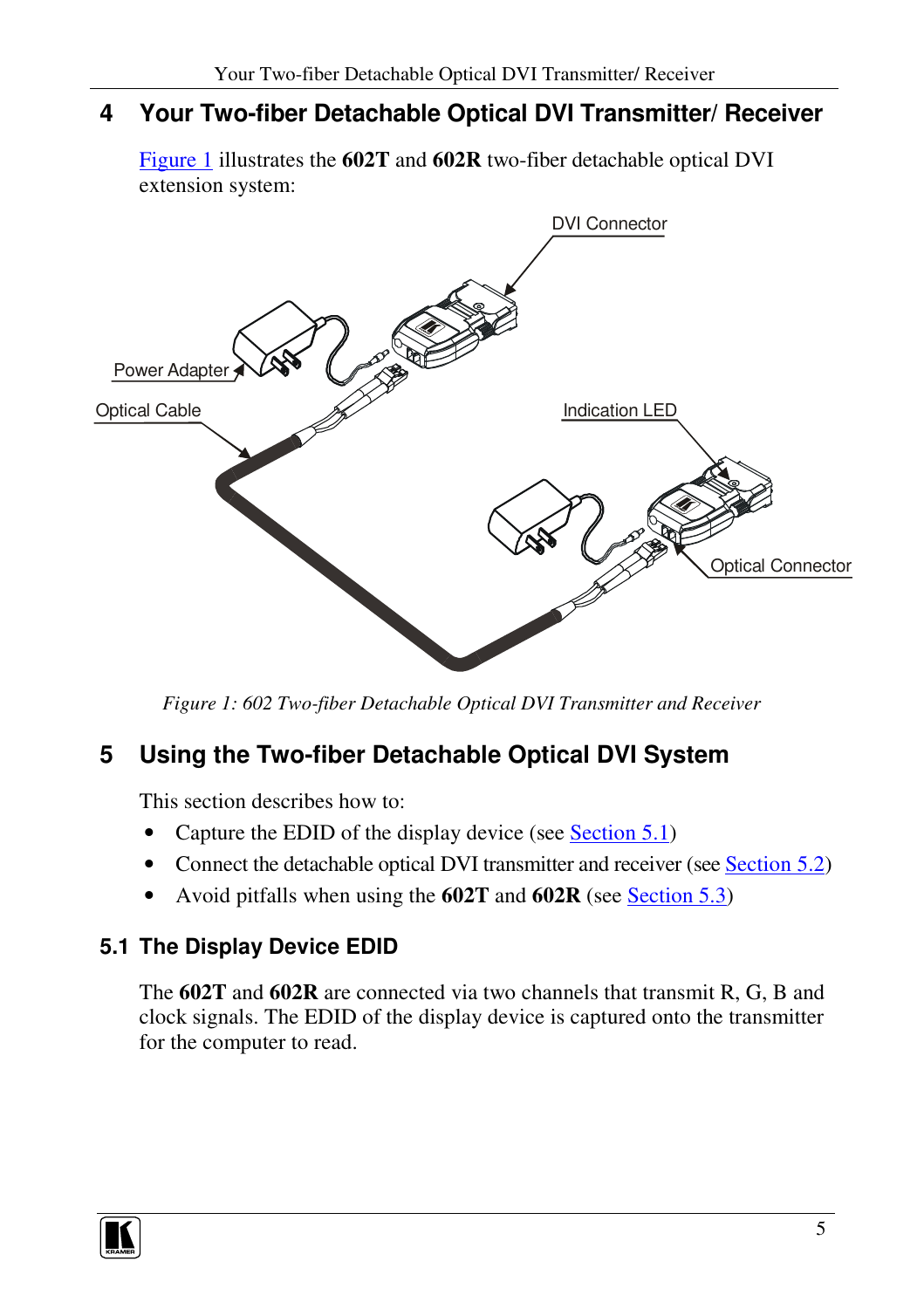#### **5.1.1 Defining EDID**

The Extended Display Identification Data  $(EDID<sup>1</sup>)$  is a data-structure, provided by a display, to describe its capabilities to the DVI graphics source (for example, the graphics card of the computer). The EDID enables the computer to "know" what kind of monitor is connected to the output. The EDID includes the manufacturer's name, the product type, the phosphor or filter type, the timing data supported by the display, the display size, luminance data and, for digital displays only, the pixel mapping data.

#### **5.1.2 Capturing the Virtual EDID**

The factory default EDID is set to UXGA (1600x1200) at 60Hz vertical refresh rate. If your display has this resolution, you do not need to capture the EDID.

You can capture the EDID of the display device on the **602T** so that when the computer connects to the **602T**, it will read the virtual EDID information and identify the display device. This procedure is performed only once for the connected display device. After storing the EDID, the system can be connected and disconnected without having to set the EDID again. If you decide to use a different display, then you will need to set the EDID again.

To capture the EDID of a display device, do the following:

- 1. Connect the power to the display.
- 2. Connect the 5V power adapter to the power socket of the **602T**, and connect the adapter to the mains electricity.
- 3. Push the EDID button (illustrated in [Figure](#page-8-3) 2), using a small screwdriver. The EDID LED blinks twice and turns off.
- 4. Connect the **602T** unit **directly** to the display device (while it is powered ON). The EDID LED blinks several times while reading the EDID. The LED turns OFF after about eight seconds.
- 5. Disconnect the transmitter from the display. The LED lights
- 6. Disconnect the **602T**. The EDID information is now stored and the Indication LED is on.

<sup>1</sup> EDID is defined by a standard published by the Video Electronics Standards Association (VESA)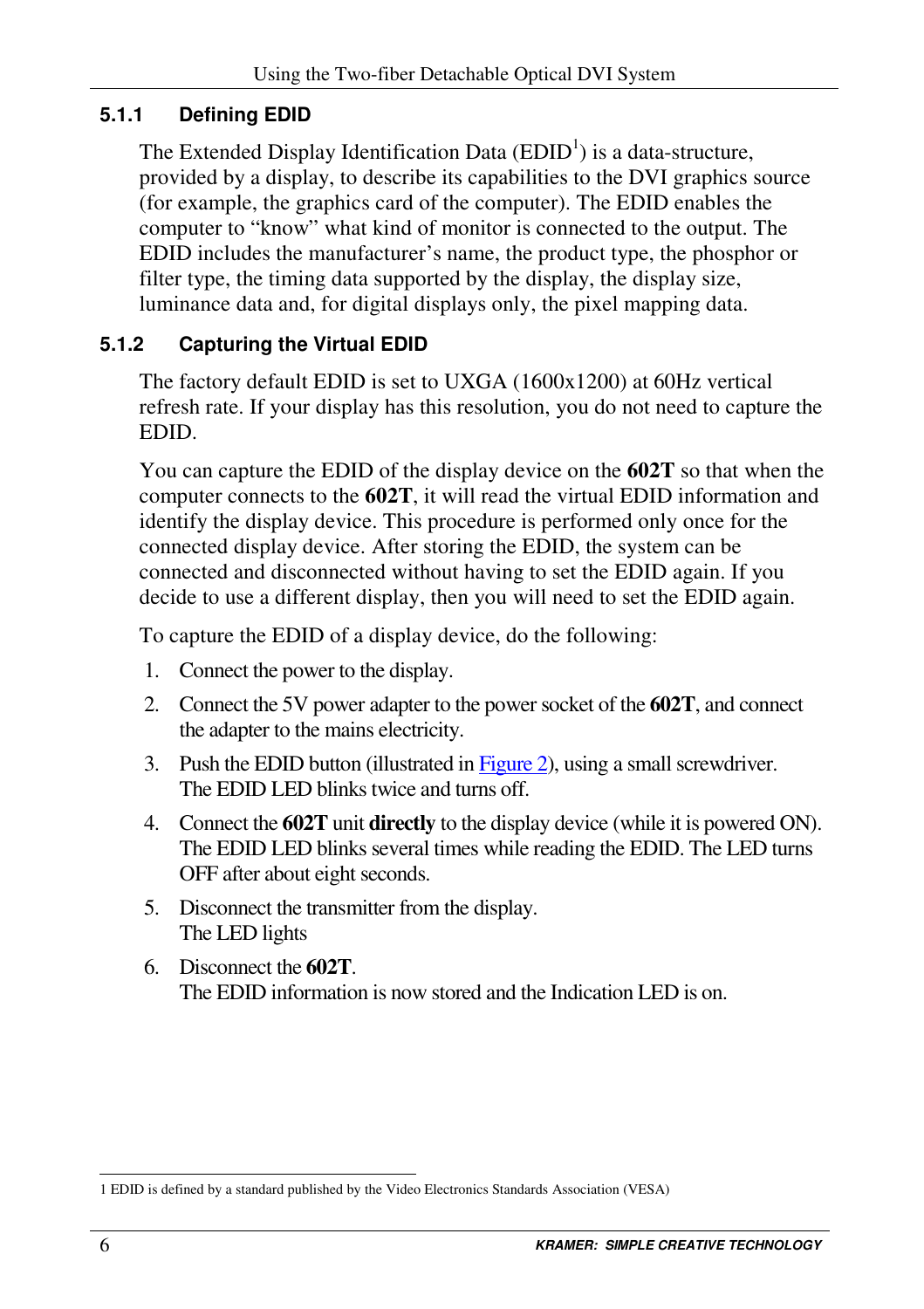<span id="page-8-3"></span>

*Figure 2: The Auto EDID Button on the 602T*

#### <span id="page-8-1"></span><span id="page-8-0"></span>**5.2 Connecting the Detachable Optical DVI Transmitter/Receiver**

To connect the **602T** *Two-fiber Detachable Optical DVI Transmitter* with the **602R** *Two-fiber Detachable Optical DVI Receiver*, as the example in [Figure 4](#page-9-1) illustrates, do the following:

- 1. Set the EDID of the display device (see **Sectio[n 5.1](#page--1-3)**).
- 2. Connect the **602R** to the 5V DC power adapter and connect the adapter to the mains electricity. The blue LED lights.
- 3. Connect the duplex LC fiber cables<sup>[1](#page-8-5)</sup> to the **602T** and **602R** modules, one cable at a time, as illustrated i[n Figure 3.](#page-8-2)
- 4. Plug the **602T** DVI connector **directly**[2](#page-8-6) to the DVI connector of the computer.
- 5. Connect the **602R** DVI connector **directly** [2](#page-8-4) to the DVI connector of the display device.

<span id="page-8-4"></span>

*Figure 3: Connecting the Fiber Optic Cables*

<span id="page-8-6"></span><span id="page-8-5"></span><sup>2</sup> Do not use any intermediate cable or adapter between them, and connect cables 1 and 2 as indicated i[n Figure 3](#page-8-2)



<span id="page-8-2"></span><sup>1</sup> Single-mode and multi-mode fiber are applicable up to 500 meters. For distances over 500 meters, use single-mode fibers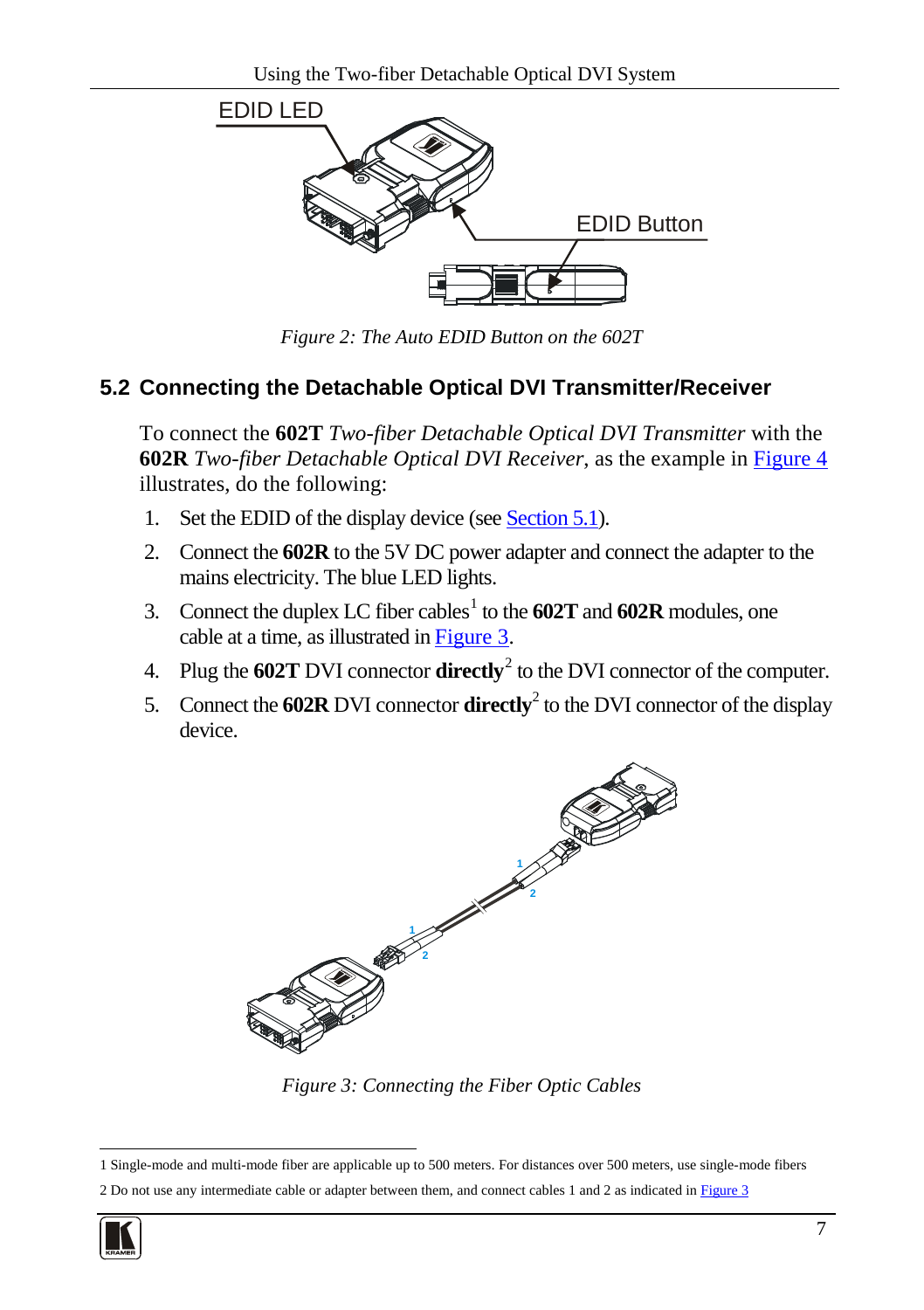- <span id="page-9-2"></span>6. Turn ON the Power on the computer and then on the display device.
- 7. If the transmitter does not power up, connect the 5V power adapter  $\frac{1}{1}$  $\frac{1}{1}$  $\frac{1}{1}$  to the **602T** transmitter, and connect the adapter to the mains electricity.



<span id="page-9-1"></span>*Figure 4: Connecting the 602T/602R Two-fiber Detachable Optical DVI Transmitter/Receiver*

### <span id="page-9-0"></span>**5.3 Avoiding Pitfalls using the 602T and 602R**

If any of these problems occur, we recommend the following:

If the display device shows only a black screen:

- Make sure that all the AC and DC plugs and jacks used by the external power supplies are firmly connected
- Be sure that the DVI ports are firmly plugged into the computer and the display device, and be sure that the Transmitter and Receiver modules are correctly plugged into the computer and display device, respectively
- Check if the computer and display are powered ON and properly booted
- Reset the system by unplugging and then replugging the Transmitter DVI port or Receiver DVI port and then reboot the system

<span id="page-9-3"></span><sup>1</sup> You can use the power supplied through a DVI pin from the graphic cards instead of using the power adapter. After completing the installation, if the system does not seem to work properly, reconnect the power adapter while the system is powered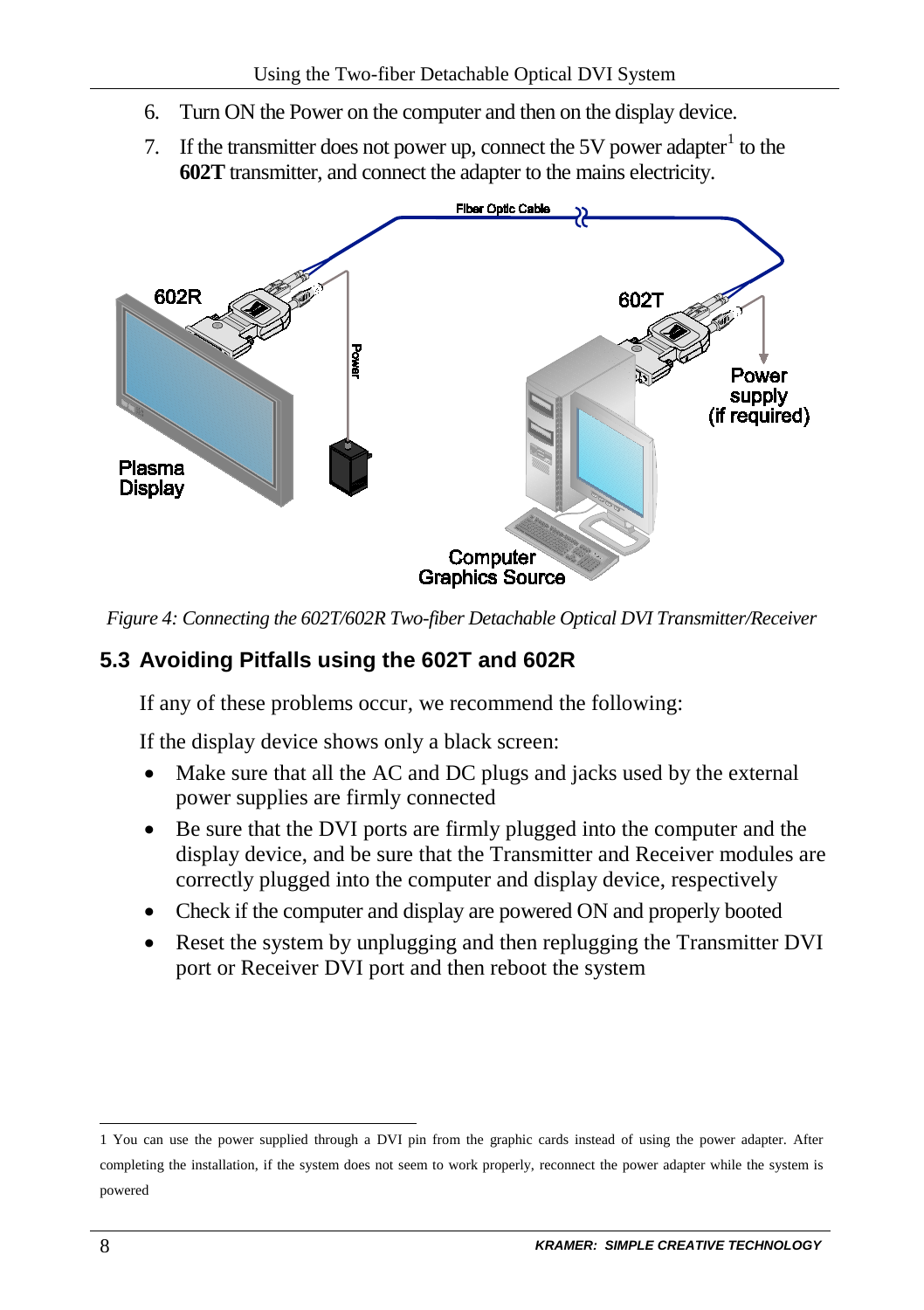If the screen is distorted or displays noise:

- Check if the graphics resolution is properly set
- Go to the Display Properties of Windows and check the settings
- Be sure that the resolution is set for WUXGA (1920 x 1200) at 60Hz, or lower
- Reset the system
- Disconnect and reconnect the optical DVI cables

Be sure that at all times the cables are stored and used away from liquid or dirt

## <span id="page-10-0"></span>**6 Technical Specifications**

<span id="page-10-1"></span>[Table 1](#page-10-1) includes the technical specifications:

| INPUTS:              | DVI IN (602T), 2 LC optical connectors (602R)           |
|----------------------|---------------------------------------------------------|
| OUTPUTS:             | 2 LC optical connectors (602T), DVI OUT (602R)          |
| <b>RESOLUTION:</b>   | Up to WUXGA @60Hz (1.65Gbps)                            |
| <b>POWER SOURCE:</b> | 5V DC. <500mA                                           |
| DIMENSIONS:          | 3.9 cm x 6.9 cm x 1.5 cm (1.5" x 2.83" x 0.75") W, D, H |
| WEIGHT:              | $0.14$ kg $(0.31$ lbs) approx.                          |
| ACCESSORIES:         | 2 power supplies                                        |
| OPTIONS:             | C-2LC/2LC 2 LC fiber optic cable                        |

*Table 1: Technical Specifications*[1](#page-10-2) *of the 602T/602R*

<span id="page-10-2"></span><sup>1</sup> Specifications are subject to change without notice. For details of the operating and storage temperature ranges, see the General Operating Conditions on our Web site at [http://www.kramerelectronics.com](http://www.kramerelectronics.com/)

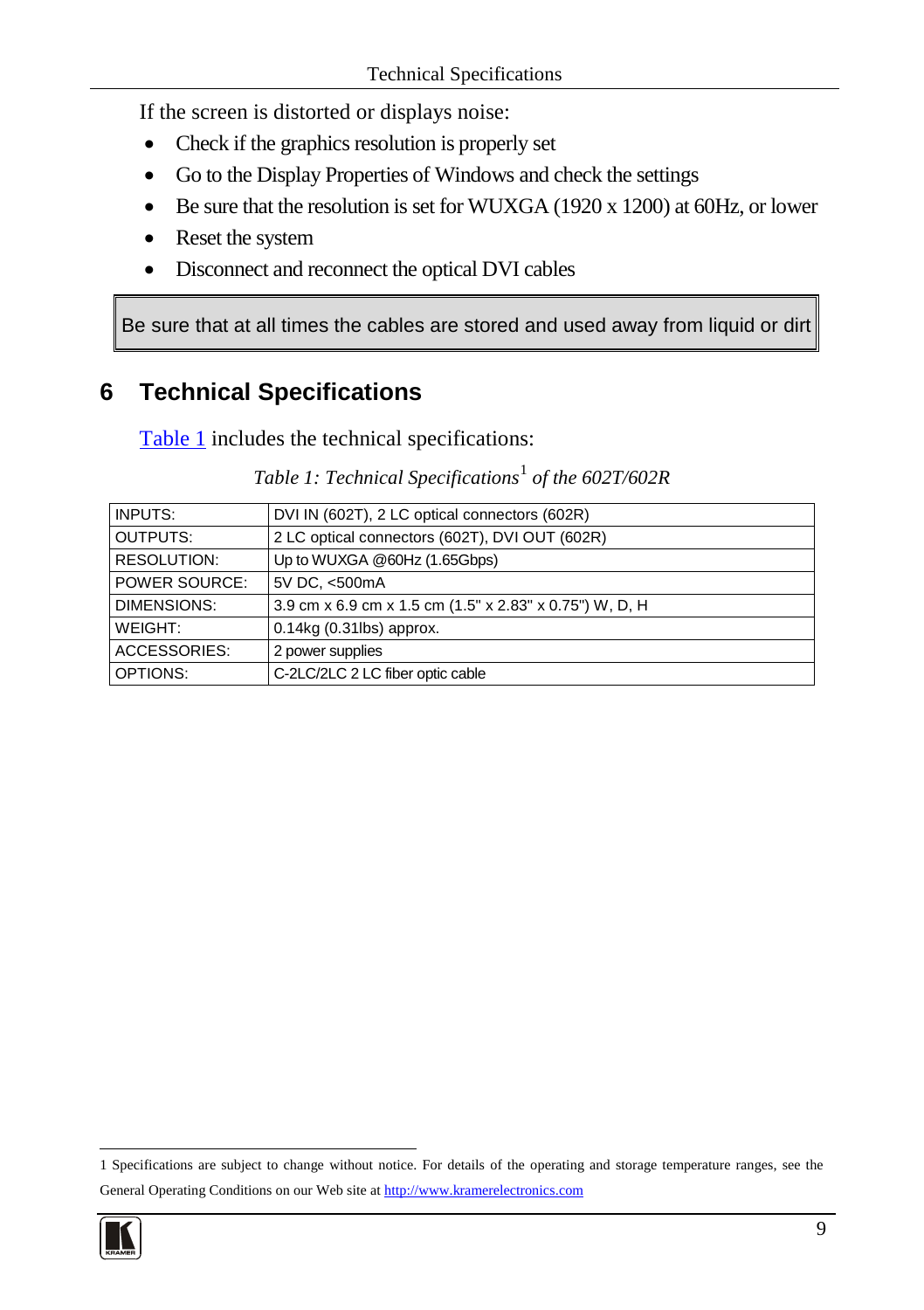#### **LIMITED WARRANTY**

Kramer Electronics (hereafter *Kramer*) warrants this product free from defects in material and workmanship under the following terms.

#### **HOW LONG IS THE WARRANTY**

Labor and parts are warranted for one year from the date of the first customer purchase.

#### **WHO IS PROTECTED?**

Only the first purchase customer may enforce this warranty.

#### **WHAT IS COVERED AND WHAT IS NOT COVERED**

Except as below, this warranty covers all defects in material or workmanship in this product. The following are not covered by the warranty:

- 1. Any product which is not distributed by Kramer, or which is not purchased from an authorized Kramer dealer. If you are uncertain as to whether a dealer is authorized, please contact Kramer at one of the agents listed in the Web site www.kramerelectronics.com.
- 2. Any product, on which the serial number has been defaced, modified or removed, or on which the WARRANTY VOID IF TAMPERED sticker has been torn, reattached, removed or otherwise interfered with.
- 3. Damage, deterioration or malfunction resulting from:
	- i) Accident, misuse, abuse, neglect, fire, water, lightning or other acts of nature
	- ii) Product modification, or failure to follow instructions supplied with the product
	- iii) Repair or attempted repair by anyone not authorized by Kramer
	- iv) Any shipment of the product (claims must be presented to the carrier)
	- v) Removal or installation of the product
	- vi) Any other cause, which does not relate to a product defect
	- vii) Cartons, equipment enclosures, cables or accessories used in conjunction with the product

#### **WHAT WE WILL PAY FOR AND WHAT WE WILL NOT PAY FOR**

We will pay labor and material expenses for covered items. We will not pay for the following:

- 1. Removal or installations charges.
- 2. Costs of initial technical adjustments (set-up), including adjustment of user controls or programming. These costs are the responsibility of the Kramer dealer from whom the product was purchased.
- 3. Shipping charges.

#### **HOW YOU CAN GET WARRANTY SERVICE**

- 1. To obtain service on you product, you must take or ship it prepaid to any authorized Kramer service center.
- 2. Whenever warranty service is required, the original dated invoice (or a copy) must be presented as proof of warranty coverage, and should be included in any shipment of the product. Please also include in any mailing a contact name, company, address, and a description of the problem(s).
- 3. For the name of the nearest Kramer authorized service center, consult your authorized dealer.

#### **LIMITATION OF IMPLIED WARRANTIES**

All implied warranties, including warranties of merchantability and fitness for a particular purpose, are limited in duration to the length of this warranty.

#### **EXCLUSION OF DAMAGES**

The liability of Kramer for any effective products is limited to the repair or replacement of the product at our option. Kramer shall not be liable for:

- 1. Damage to other property caused by defects in this product, damages based upon inconvenience, loss of use of the product, loss of time, commercial loss; or:
- 2. Any other damages, whether incidental, consequential or otherwise. Some countries may not allow limitations on how long an implied warranty lasts and/or do not allow the exclusion or limitation of incidental or consequential damages, so the above limitations and exclusions may not apply to you.

This warranty gives you specific legal rights, and you may also have other rights, which vary from place to place.

All products returned to Kramer for service must have prior approval. This may be obtained from your dealer. **NOTE:**

This equipment has been tested to determine compliance with the requirements of:

| EN-50081: | "Electromagnetic compatibility (EMC);                            |
|-----------|------------------------------------------------------------------|
|           | generic emission standard.                                       |
|           | Part 1: Residential, commercial and light industry"              |
| EN-50082: | "Electromagnetic compatibility (EMC) generic immunity standard.  |
|           | Part 1: Residential, commercial and light industry environment". |
| CFR-47:   | FCC* Rules and Regulations:                                      |
|           | Part 15: "Radio frequency devices                                |
|           | Subpart B Unintentional radiators"                               |
|           |                                                                  |

**CAUTION!**

- Servicing the machines can only be done by an authorized Kramer technician. Any user who makes changes or modifications to the unit without the expressed approval of the manufacturer will void user authority to operate the equipment.
- Use the supplied DC power supply to feed power to the machine.
- Please use recommended interconnection cables to connect the machine to other components.

\* FCC and CE approved using STP cable (for twisted pair products)